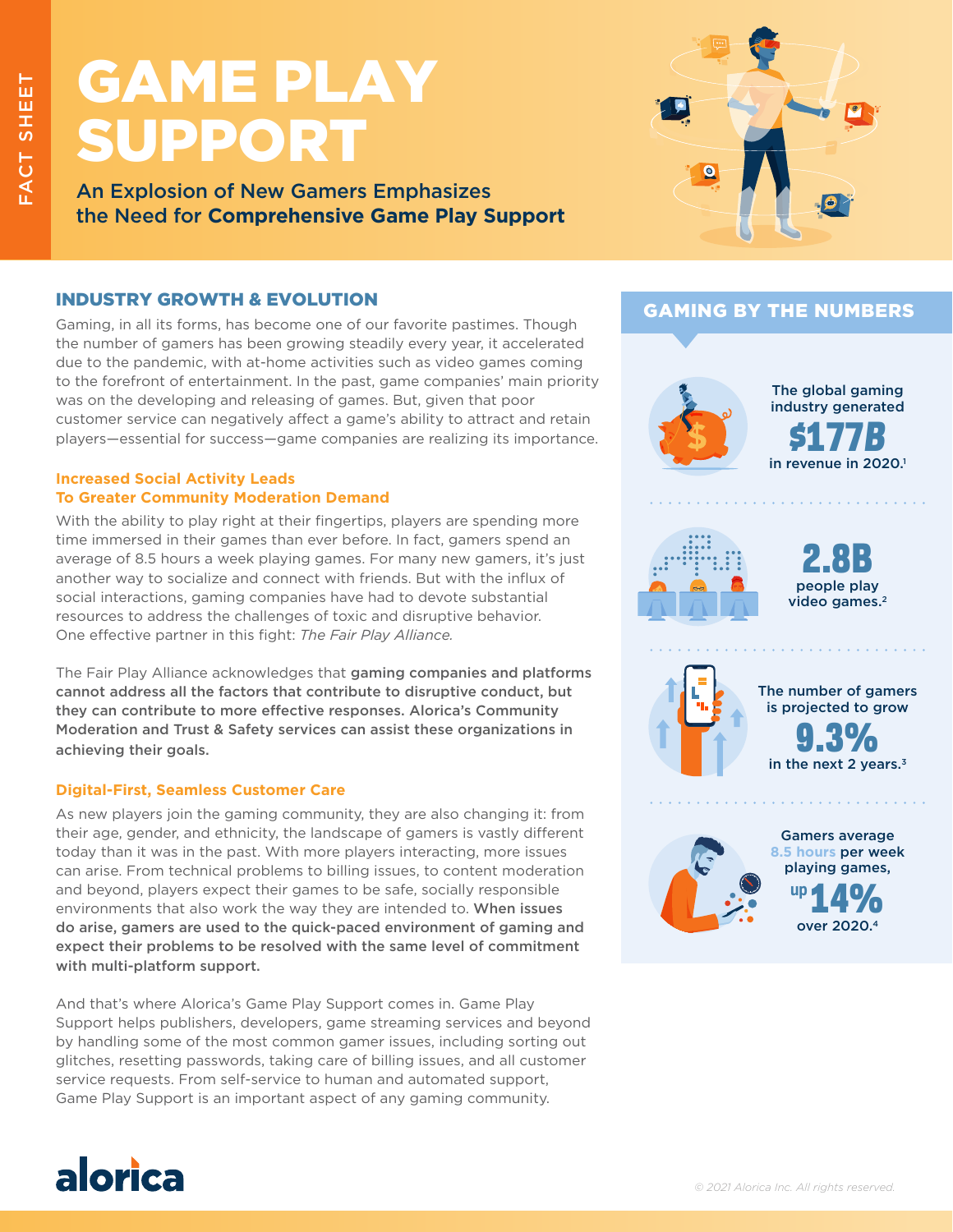## WHY GAME PLAY SUPPORT MATTERS

As is the case with all companies, gaming companies need to keep their players satisfied to maintain their loyalty (and to help supplement their bottom line!). To do that, a support system needs to be in place so they can tackle any issues that arise. That way, players can get back into the game *faster!* 

### **Gaming companies want to keep their players engaged and to do that they need to provide the highest level of customer service that must:**



## WHAT GAME PLAY SUPPORT DOES

Alorica's Game Play Support services handle common to complex problems for gamers and can help in the following areas:



**Player Support** includes a combination of services designed to enhance the gamer experience and increase loyalty



**Technical Support** troubleshoots and resolves gaming issues to mitigate player frustration



**Game Play Info** builds and supports knowledge management, provides tips and tricks



**Community Moderation** prevents online abuse by moderating content based on intent, local context, and community guidelines



**Trust & Safety** protects customer data, identifies malicious users, and mitigates potential fraud



**Go-To-Market** supports marketing and sales campaigns, and product launches